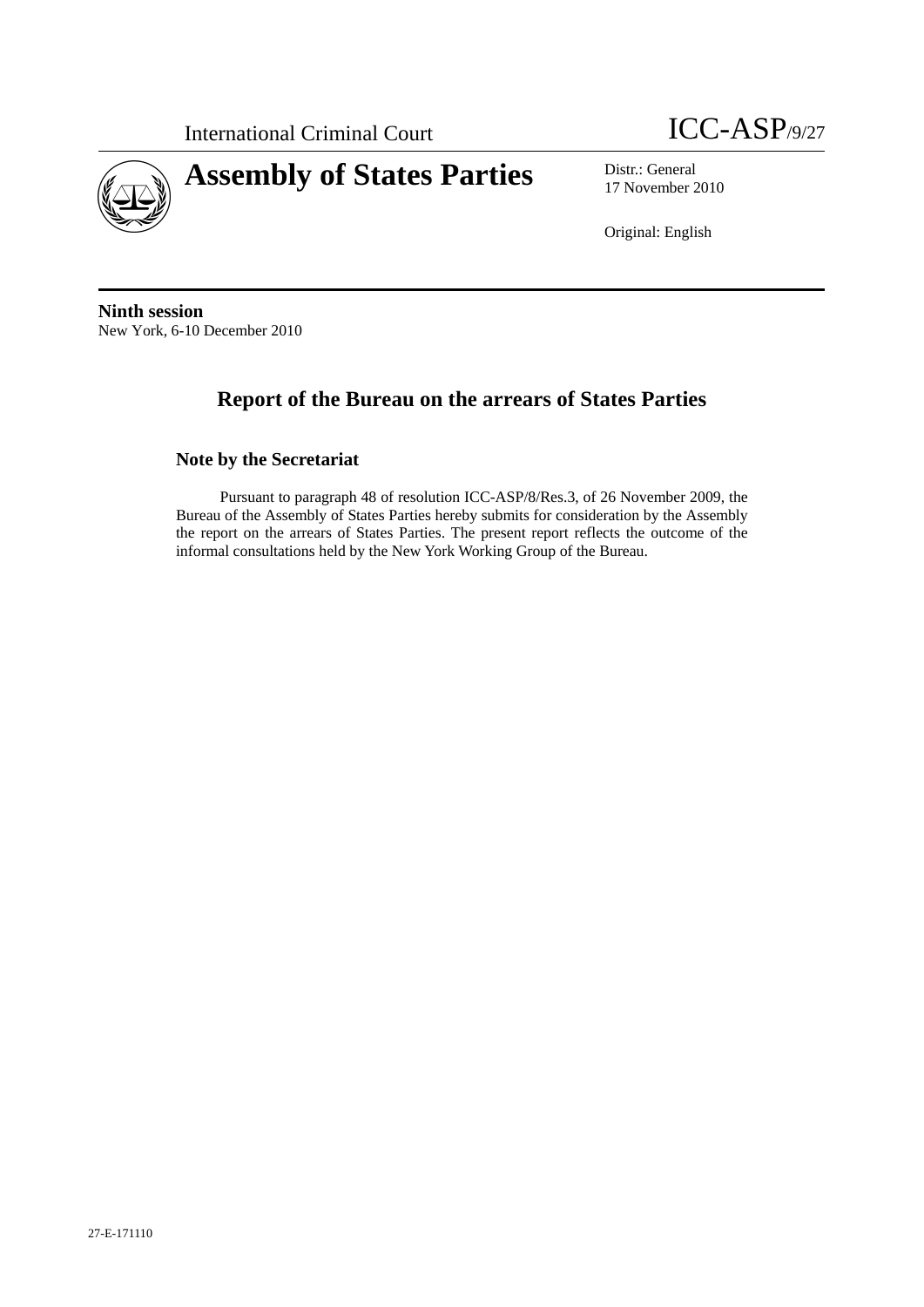### **I. Introduction**

1. The present report is submitted pursuant to the mandate given to the facilitator on the issue of arrears, Mr. Yukihiro Wada (Japan), upon his appointment by the Bureau of the Assembly of States Parties (hereinafter, "the Assembly") at its fourteenth meeting, on 3 November 2009. The report follows the submission of reports to the fourth, fifth, sixth, seventh and eighth sessions of the Assembly by the previous facilitators on the same issue and aims to build on their findings and recommendations. It should thus be read in conjunction with the said reports, whose recommendations have been endorsed by the Assembly. The facilitator held informal consultations with the New York Working Group on 8 October 2010.

2. The facilitation on the issue of arrears has a number of objectives:

(a) To find ways to ensure that no assessed contributions to the Court remain outstanding by promoting a culture of financial discipline;

(b) To seek ways of cooperating with States Parties which have not met their financial obligations in order to reverse any outstanding balances;

(c) To examine what could be done in cases in which these outstanding contributions amount to arrears under article 112 of the Rome Statute and/or when obligations have not been met due to circumstances beyond the control of the State Party in question;

(d) To keep under review the mechanism allowing States Parties to seek exemptions to article 112;<sup>1</sup> and

(e) To enhance communication among the Assembly, the Court and the States Parties in arrears, so as to address the issue of outstanding assessed contributions more effectively.

3. In addition to endorsing the recommendations of the Bureau on the arrears of States Parties,<sup>2</sup> the Assembly, at its sixth session, "urge[d] all States Parties to the Rome Statute to transfer their assessed contributions in full and by the deadline for contributions"<sup>3</sup> and "decide[d] that the Bureau should review on a regular basis the status of payments received throughout the financial year of the Court and consider additional measures to promote prompt payment of contributions by States Parties, as appropriate".<sup>4</sup>

## **II. Status of contributions as at 25 October 2010 and States in arrears as at 25 October 2010**

4. As at 25 October 2010, seven States Parties are in arrears. The total amount of outstanding contributions to the Court by States Parties that are in arrears stands at €66,655 while the total outstanding contributions as at 31 October 2010 by all States Parties since 2002 amount to  $\bigoplus$  4,015,274. Seven States Parties will be required to make a minimum payment before the ninth session of the Assembly, to be held from 6 to 10 December 2010, so as to avoid inducing the application of article 112 of the Rome Statute.

5. The total outstanding contributions by all States Parties to the approved programme budget for 2010 amount to  $\text{ } \in \{3,479,129,4129,429,449\}$  which is equivalent to 13.0 per cent of the total budget of €103,623,300.

 $\overline{a}$ 

<sup>&</sup>lt;sup>1</sup> Article 112, paragraph 8, of the Rome Statute provides as follows: "A State Party which is in arrears in the payment of its financial contributions towards the costs of the Court shall have no vote in the Assembly and in the Bureau if the amount of its arrears equals or exceeds the amount of the contributions due from it for the preceding two full years. The Assembly may, nevertheless, permit such a State Party to vote in the Assembly and in the Bureau if it is satisfied that the failure to pay is due to conditions beyond the control of the State Party".<br><sup>2</sup> Official Records of the Assembly of States Parties to the Rome Statute of the International Criminal Court,

*session, New York, 30 November - 14 December 2007* (ICC-ASP/6/20), vol. I, part III, ICC-ASP/6/Res.2, para. 48, and annex III.

<sup>3</sup> Ibid., para. 46.

<sup>4</sup> Ibid., para. 48.